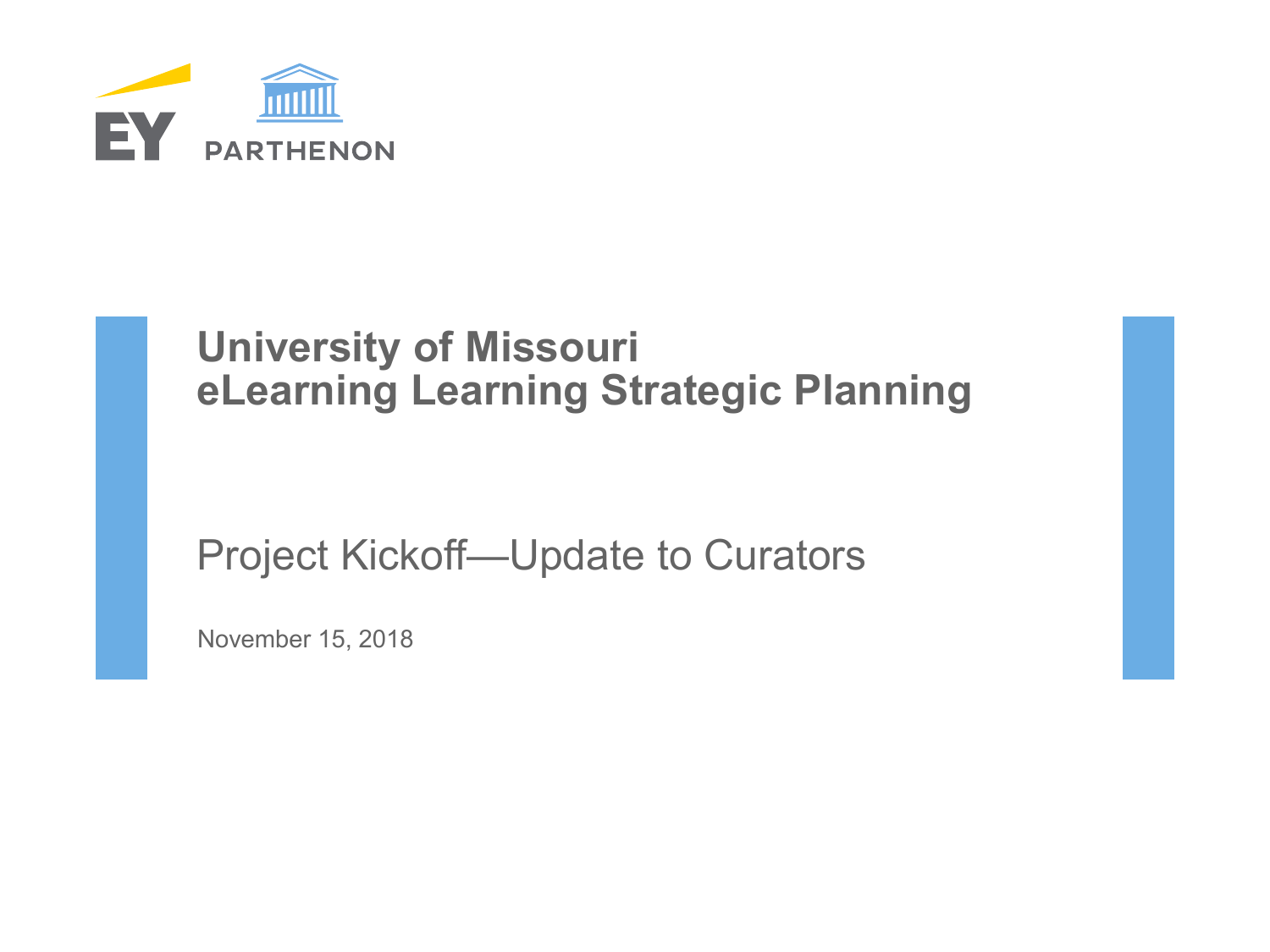## **Our project plan consists of multiple phases, with key activities and deliverables in each phase**

| <b>Project Overview</b> |
|-------------------------|
| <b>Market Trends</b>    |
| Online Program Vision   |



Note: \*EY-Parthenon will have bi-weekly touchpoints with the program management team; \*\*Denotes optional activities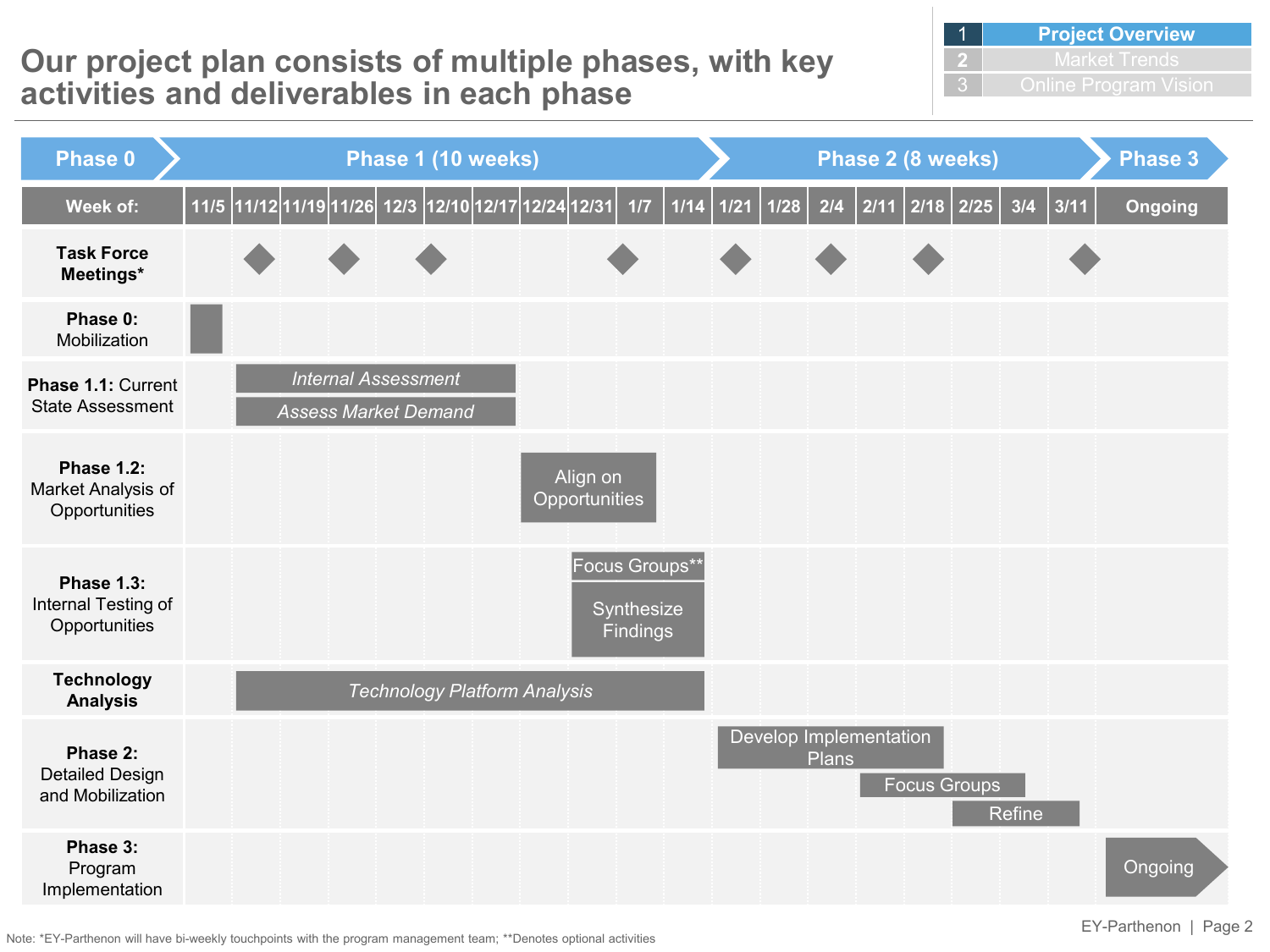**In Phase 1, EY-Parthenon will identify and evaluate various options for growth, while Phase 2 will focus on the design of an operating model**

| <b>Phase 0</b>                                                                                                                                                                                                                                                                                                                                                                                                   |                                               |  | <b>Phase 1</b>                                                                                                                                                                                                                                                                                                                                                                       |                                                                                                                                                                                                                                                                                                                                                                            |                                               | <b>Phase 2</b>                                                                                                                                                                                                                                                                                                | <b>Phase 3</b>                                                            |
|------------------------------------------------------------------------------------------------------------------------------------------------------------------------------------------------------------------------------------------------------------------------------------------------------------------------------------------------------------------------------------------------------------------|-----------------------------------------------|--|--------------------------------------------------------------------------------------------------------------------------------------------------------------------------------------------------------------------------------------------------------------------------------------------------------------------------------------------------------------------------------------|----------------------------------------------------------------------------------------------------------------------------------------------------------------------------------------------------------------------------------------------------------------------------------------------------------------------------------------------------------------------------|-----------------------------------------------|---------------------------------------------------------------------------------------------------------------------------------------------------------------------------------------------------------------------------------------------------------------------------------------------------------------|---------------------------------------------------------------------------|
| Mobilization<br>$(1$ week)                                                                                                                                                                                                                                                                                                                                                                                       | 1.1 Current State<br>Assessment (6 weeks)     |  | 1.2 Market Analysis of Opportunities (4 weeks)<br>1.3 Internal Testing of Opportunities (4 weeks)<br>Information gathering and evaluation of technology platforms                                                                                                                                                                                                                    |                                                                                                                                                                                                                                                                                                                                                                            | Detailed Design and<br>Mobilization (8 weeks) |                                                                                                                                                                                                                                                                                                               | Implementation<br>(as needed)<br>Plan performance tracking and management |
|                                                                                                                                                                                                                                                                                                                                                                                                                  |                                               |  |                                                                                                                                                                                                                                                                                                                                                                                      |                                                                                                                                                                                                                                                                                                                                                                            |                                               |                                                                                                                                                                                                                                                                                                               |                                                                           |
|                                                                                                                                                                                                                                                                                                                                                                                                                  | <b>1.1 Current State</b><br><b>Assessment</b> |  | 1.2 and 1.3 Market Analysis<br>and Internal Testing of<br><b>Opportunities</b>                                                                                                                                                                                                                                                                                                       | <b>Evaluation of Technology</b><br><b>Platforms</b>                                                                                                                                                                                                                                                                                                                        |                                               |                                                                                                                                                                                                                                                                                                               | <b>Phase 2: Detailed Design of</b><br><b>Operating Plan</b>               |
| <b>Key Activities:</b><br>$\triangleright$ Evaluate University of<br>Missouri's existing online /<br>distance learning<br>programs<br>$\triangleright$ Identify strengths and<br>weaknesses of programs<br>$\triangleright$ Compare key metrics to<br>national best practices<br>$\triangleright$ Asses demand for online<br>education within MO and<br>region, and UM's "right to<br>win" among this population |                                               |  | <b>Key Activities:</b><br>$\triangleright$ Identify potential options<br>and opportunities for<br>expanding online / distance<br>learning programs<br>$\triangleright$ Assess viability of each<br>opportunity using evaluation<br>framework<br>$\triangleright$ Assess how the various<br>growth opportunities align<br>with internal University of<br><b>Missouri capabilities</b> | <b>Key Activities:</b><br>$\triangleright$ Create a current state<br>online technology map<br>$\blacktriangleright$ Identify common practices<br>across peers<br>$\triangleright$ Facilitate discussions to<br>select preferred technology<br>model<br>$\triangleright$ Recommend technology<br>platforms to manage<br>expansion of online /<br>distance learning programs |                                               | Key activities:<br>$\triangleright$ Develop operating model,<br>which includes financial<br>modeling of investment<br>required, revenues<br>expected, and associated<br>costs<br>$\triangleright$ Develop implementation<br>and go-to-market plan<br>$\blacktriangleright$ Test and refine<br>recommendations |                                                                           |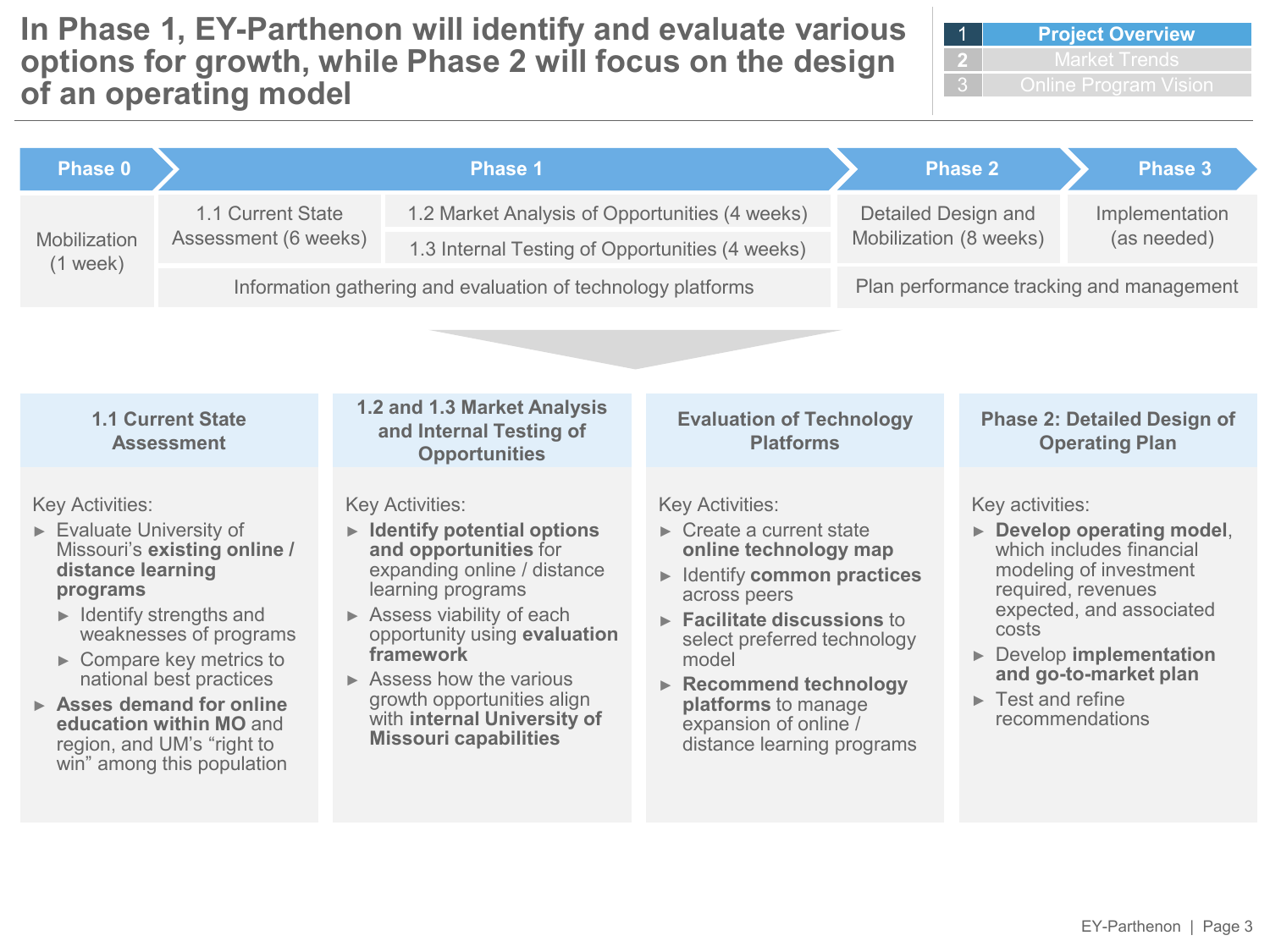

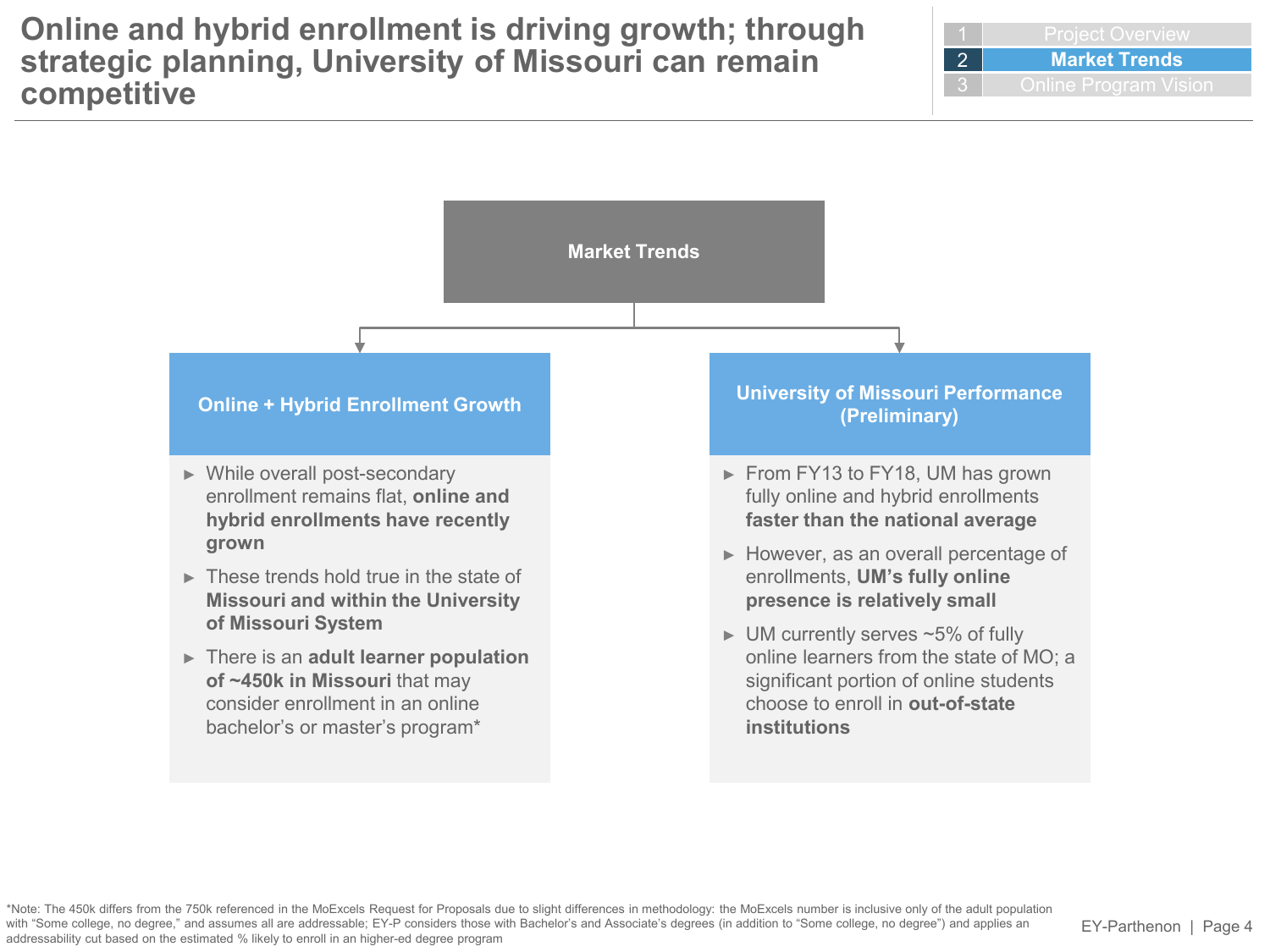### **The University of Missouri System mirrors the broader state in terms of growth in exclusively online enrollments and decline in on-ground enrollments**

2 **Market Trends**



Source: NCES IPEDS; Internal Data

EY-Parthenon | Page 5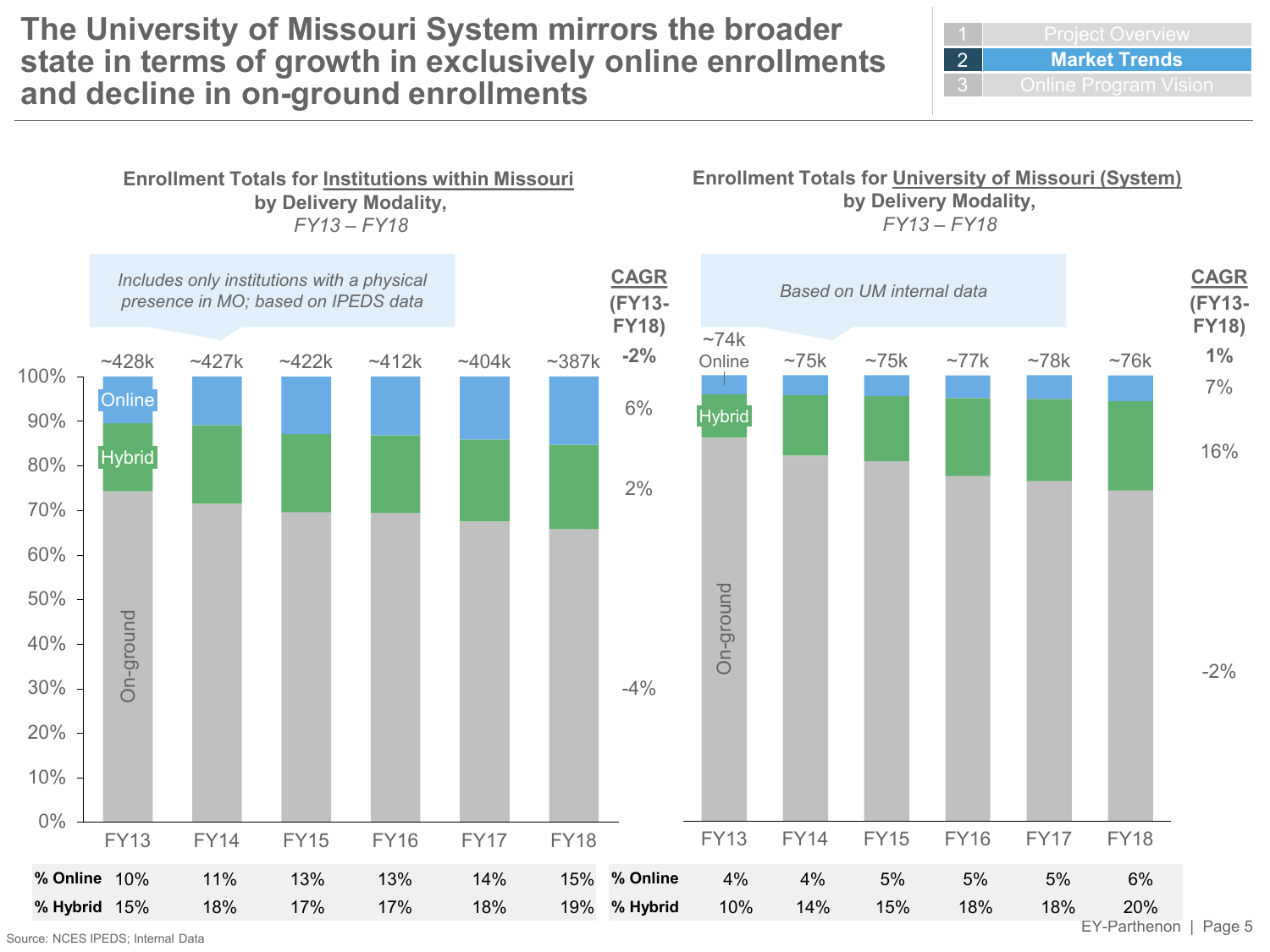**Potential demand for online learning is strong; there are ~450k adult learners aged 25+ in Missouri who could be addressable for online bachelor's and master's degrees**





\*Note: Estimated addressability based on benchmarks and past EY-P work in higher education online learning Source: US Census Bureau; EY-Parthenon analysis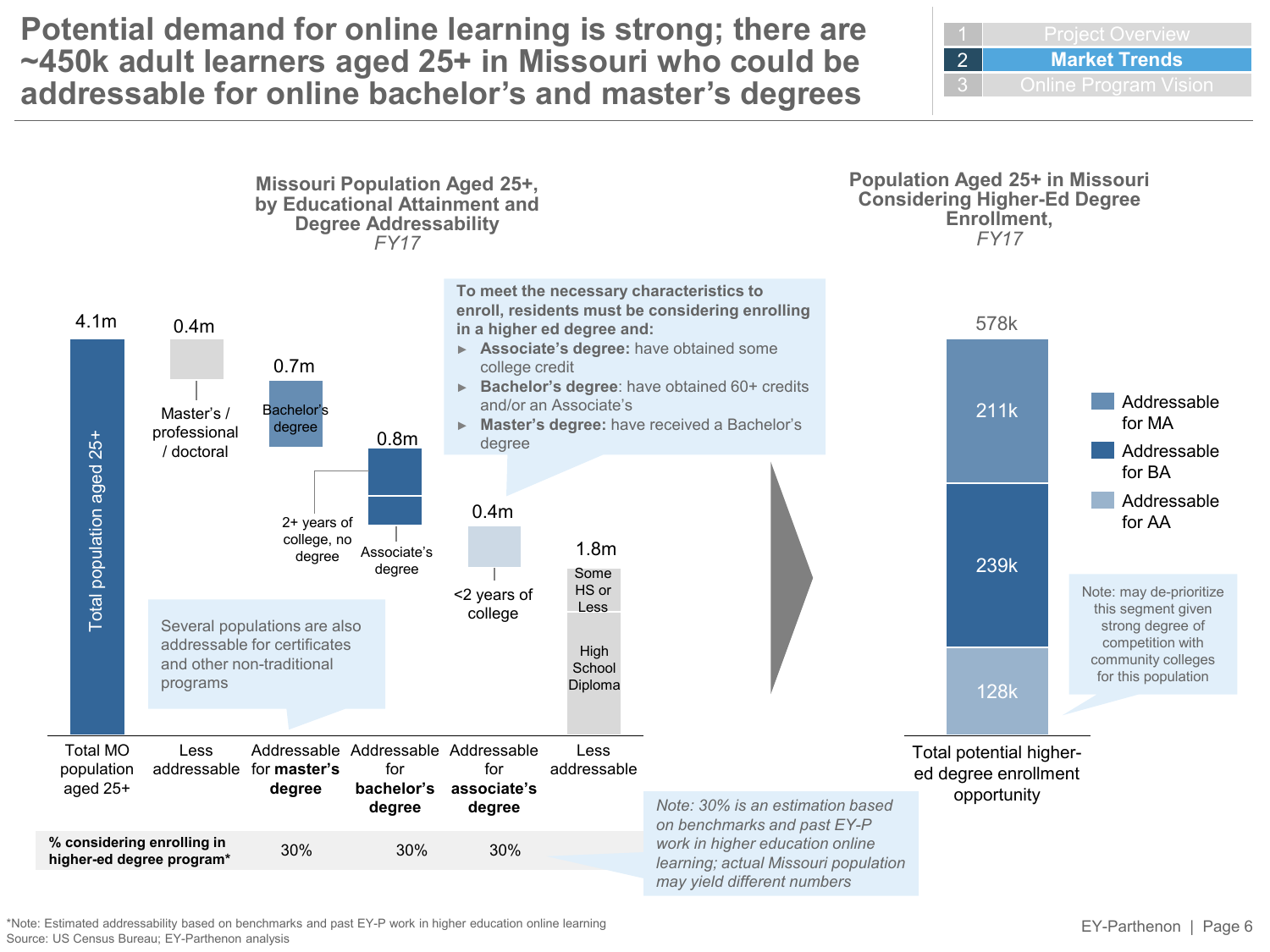**While demand for online education among Missouri residents is high, ~20k choose to enroll in out-of-state institutions, suggesting opportunity for UM to gain share** 2 **Market Trends**



Note: data represented represents students who are exclusively distance learners

Source: National Council for State Authorization Reciprocity Agreements (NC-SARA); NCES IPEDS

EY-Parthenon | Page 7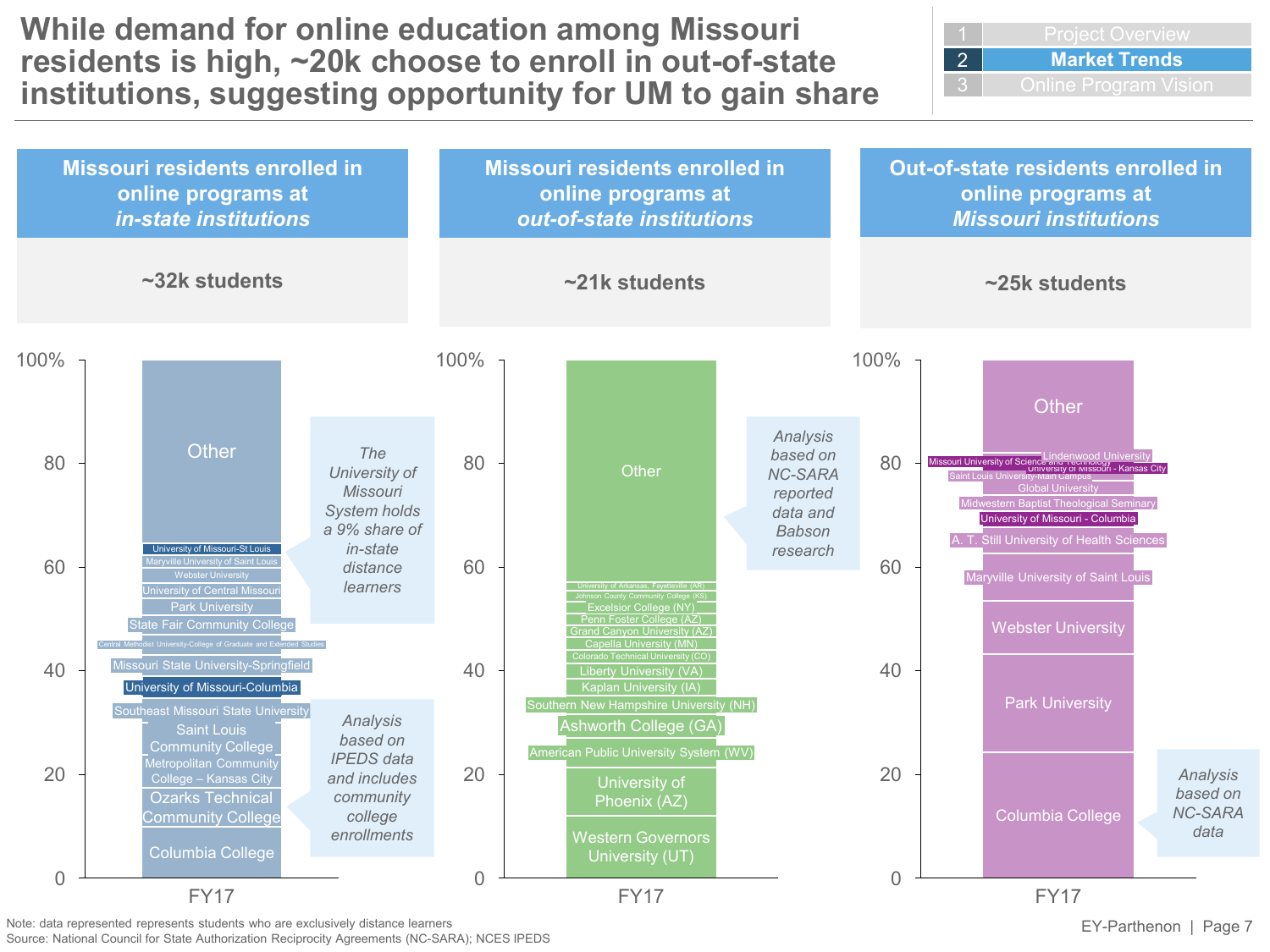#### **UM's online learning programs have made strides since FY13, and are "middle of the pack" relative to peer institutions**

2 **Market Trends**



Note: select peer institutions with most online and hybrid enrollments depicted Sources: NECS IPEDS, Internal Data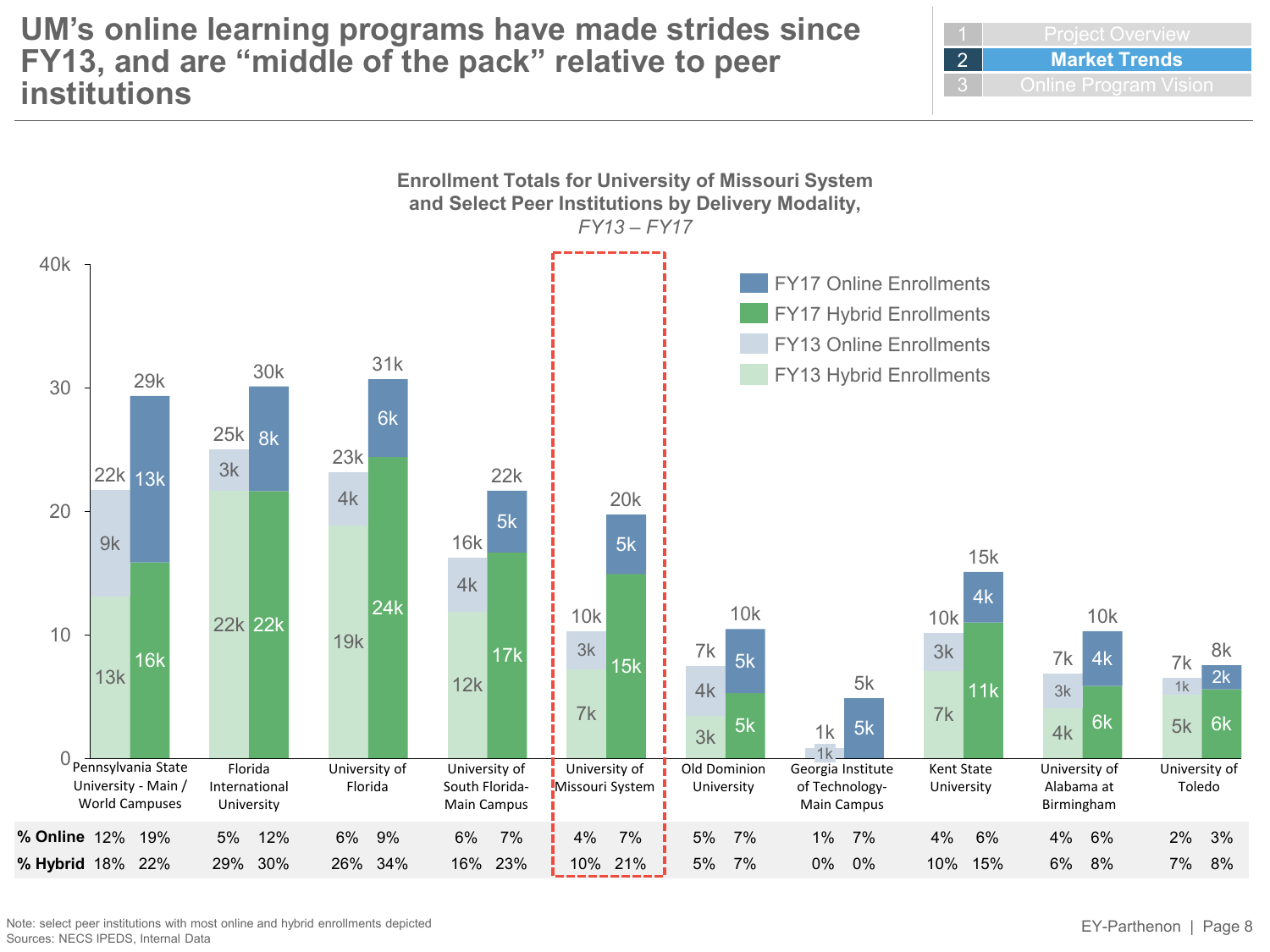### **To guide the focus of our work, it is helpful to understand the overall vision and scope of the desired online program for the University of Missouri**

| Market Trends                |
|------------------------------|
| <b>Online Program Vision</b> |

#### **University of Missouri Online Program Vision: For Discussion**

| Program<br><b>Characteristic</b>  | <b>Key Questions for Discussion</b>                                                                                                                                  | <b>Initial Perspectives from Interviews</b>                                                                                                                                                                                                                                                                       |
|-----------------------------------|----------------------------------------------------------------------------------------------------------------------------------------------------------------------|-------------------------------------------------------------------------------------------------------------------------------------------------------------------------------------------------------------------------------------------------------------------------------------------------------------------|
| Scope,<br><b>Scale and Timing</b> | What target enrollments or revenue should UM<br>try to achieve?<br>Is there a short-term goal to keep in mind, and<br>Þ.<br>what is the timeline to reach this goal? | Multiple stakeholders suggest that 25k enrollments in 5 years is an<br>ambitious but reasonable medium-term target<br>An aggressive timeline may be challenging, but there is a sense of<br>urgency given the rapidly changing competitive landscape                                                              |
| Geographic<br><b>Focus</b>        | Is UM trying to serve a national population?<br>▶<br>Is a regional focus on MO and surrounding<br>states preferred over a national focus?                            | Preliminary perspectives support prioritizing Missouri and the<br>surrounding region before moving nationally<br>Increasing access to education within Missouri aligns with the state's<br>broader mission for the UM system<br>The opportunity to be a national player should not be overlooked                  |
| <b>Population</b><br><b>Focus</b> | In Is UM placing emphasis on serving "traditional"<br>students? Adult learners? Other?                                                                               | Stakeholders largely agree that "adult learners" are the most<br>attractive target to bring incremental enrollments to UM<br>Interviewees perceive this population to be large and underserved in<br>Þ.<br>MO and surrounding regions                                                                             |
| <b>Degrees</b><br><b>Offered</b>  | Should the new program additions focus on<br>Ы<br>undergraduate degrees? Graduate degrees?<br>Certificates?                                                          | Given the target population, most interviewees suggest that a focus<br>on undergraduate degrees and certificate programs is logical<br>The population of working adults with some college credit are most<br>addressable for these programs<br>Others suggest more breadth of offerings as per the ASU model<br>ь |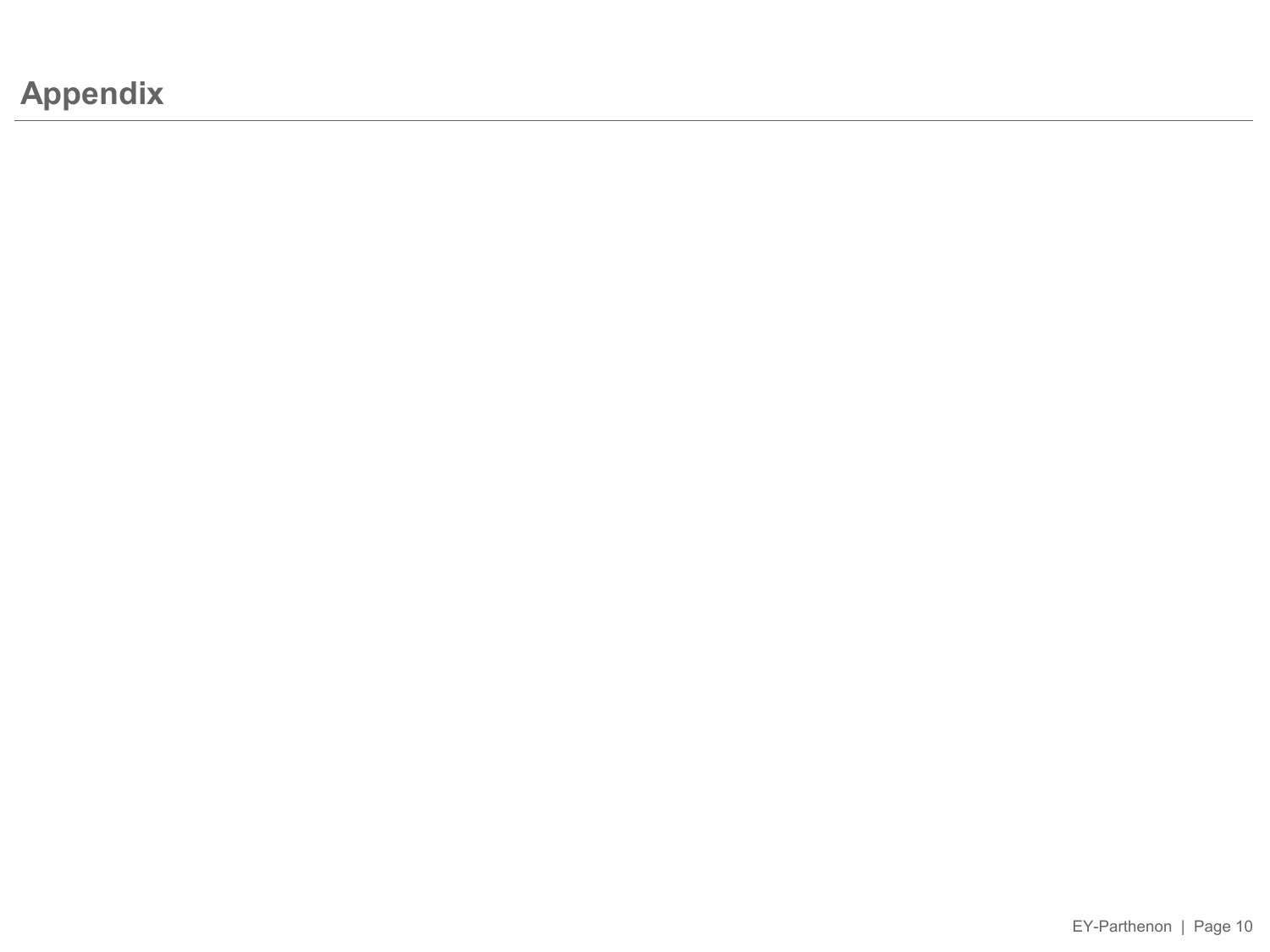

#### **University of Missouri Team**

| <b>University of Missouri eLearning Task Force</b>                               |                                                                                   |  |  |  |
|----------------------------------------------------------------------------------|-----------------------------------------------------------------------------------|--|--|--|
| <b>Gary Allen</b>                                                                | VP for Information Technology, UM System                                          |  |  |  |
| <b>Barb Bichelmeyer</b>                                                          | Provost, UMKC                                                                     |  |  |  |
| <b>Mun Choi</b>                                                                  | President, UM System                                                              |  |  |  |
| <b>Kelvin Erickson</b>                                                           | Professor of Electrical and Computer Engineering,<br>S&T                          |  |  |  |
| <b>Dale Fitch</b>                                                                | Associate Professor, Director, School of Social<br>Work. MU                       |  |  |  |
| <b>Steven Graham</b>                                                             | Senior Associate VP, Academic Affairs; Task<br>Force Chair, UM System             |  |  |  |
| <b>Christine Holt</b>                                                            | Chief of Staff, UM System                                                         |  |  |  |
| <b>Robert Marley</b>                                                             | Provost, S&T                                                                      |  |  |  |
| <b>John Phillips</b>                                                             | Vice Chair, Board of Curators                                                     |  |  |  |
| <b>Latha Ramchand</b>                                                            | Provost. MU                                                                       |  |  |  |
| <b>Ryan Rapp</b>                                                                 | VP for Finance and CFO, UM System                                                 |  |  |  |
| <b>Amber Reinhart</b>                                                            | Faculty Fellow, Associate Chair of Communication,<br><b>UMSL</b>                  |  |  |  |
| <b>Kristen Sobolik</b>                                                           | Provost, UMSL                                                                     |  |  |  |
| <b>David Steelman</b>                                                            | Chair, Board of Curators                                                          |  |  |  |
| <b>Ajay Vinze</b>                                                                | Dean of the College of Business, MU                                               |  |  |  |
| <b>Marilyn Yoder</b>                                                             | Associate Professor, Division Head, School of<br><b>Biological Sciences, UMKC</b> |  |  |  |
| <b>Project Manager</b>                                                           |                                                                                   |  |  |  |
| Research Consultant II; Project Manager, UM<br><b>Carrie Nicholson</b><br>System |                                                                                   |  |  |  |